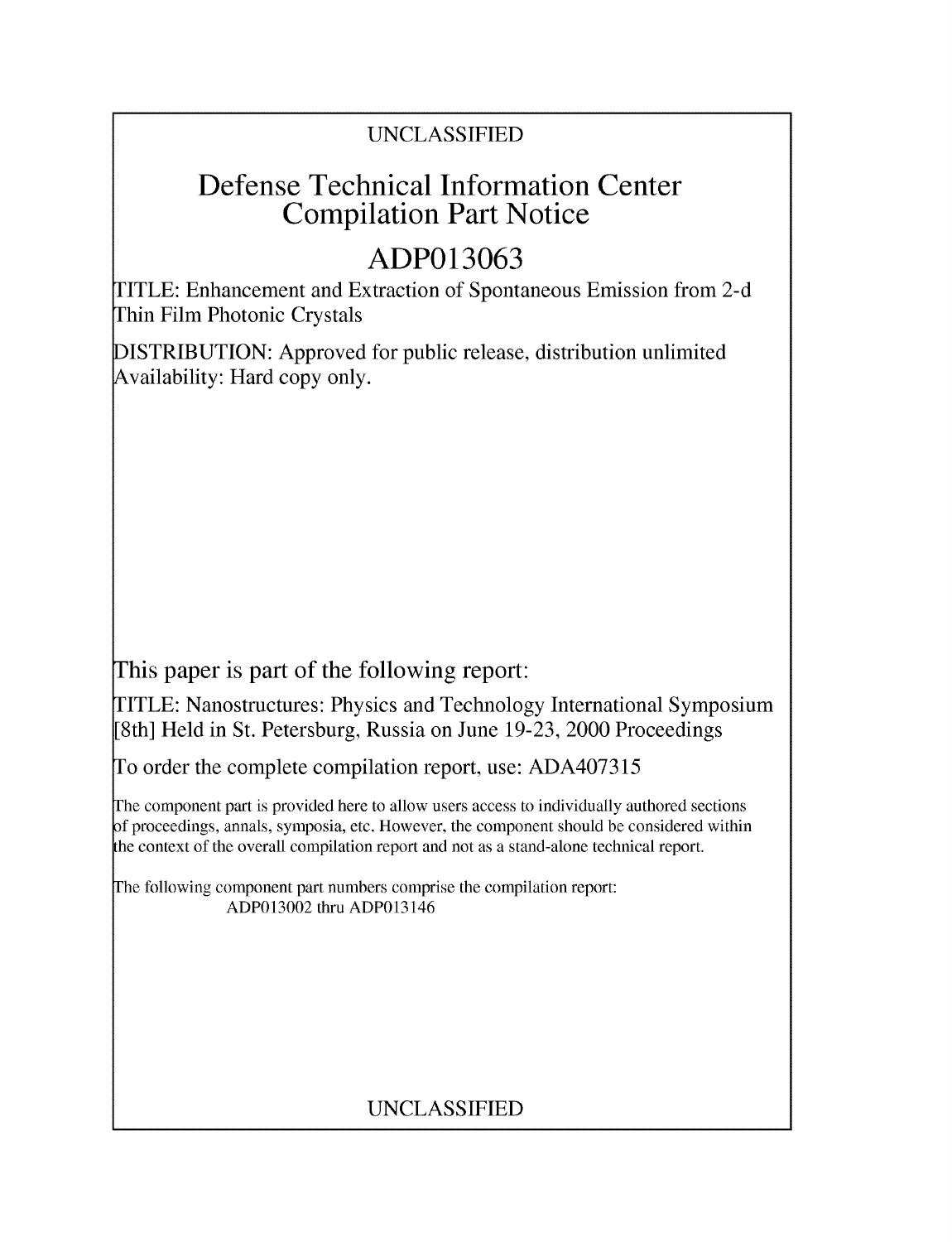### Enhancement and extraction of spontaneous emission from **2-d** thin film photonic crystals

*Misha Boroditsky†*, Rutger Vrijen‡, Thomas F. Krauss§, Roberto Coccioli‡, Raj Bhat¶ and Eli Yablonovitch‡ **T** AT&T Labs, Red Bank, NJ 07701, USA  $\ddagger$  Electrical Engineering Dept., UCLA, Los Angeles, CA 90095-1594 § Electrical Engineering Dept., Glasgow University, Glasgow G I28LT U.K. **9[** Corning Inc., Corning NY 14831 USA

Abstract. The results of photoluminescence measurements on thin slab InGaAs/InP photonic crystals are presented, demonstrating a possibility of spontaneous emission engineering at room temperature using 2-d periodic thin film photonic crystals. The angle dependence of the PL spectral peaks is shown to track the photonic band dispersion. This revealed the band structure of the leaky conduction bands within the optical escape cone. Up to a 15-fold emission intensity enhancement was observed and explained in terms of a combination of Purcell enhancement, and Bragg extraction of high wave vector photons. Different design concepts for improving LED performance were demonstrated.

#### Introduction

Photonic crystals, artificially created, multi-dimensionally periodic structures are known for a forbidden electromagnetic bandgap. For that reason, they can be used to modify spontaneous emission. Initially, it was proposed to use photonic crystals to inhibit spontaneous emission [1], but they can be employed to enhance it as well, with significant implications for light-emitting diode structures. We show that thin slab 2-d photonic crystals can provide a spontaneous emission enhancement up to  $F<sub>p</sub> = 2.5$  and an overall extraction enhancement up of 15 times.

#### Spontaneous emission from photonic crystals

We used a thin-film InGaAs/InP 2-d photonic crystal at ambient temperature, but the results would apply equally to InGaN thin films for example. An MOCVD-grown  $In_{0.47}Ga_{0.53}As/$ InP single quantum well double hetero-structure was used for these experiments. Thin films for the photo-pumped LED's were fabricated using substrate removal, and bonded to a glass slide. A triangular array of holes is defined by electron-beam lithography, using a LEICA EBPG-5 Beamwriter. The semiconductor slab was etched through by reactive ion etching (RIE) using SiCl<sub>4</sub> at the elevated temperature of 200 $^{\circ}$ C. The InP film thickness is 240 nm and the InGaAs quantum well active region thickness is 60 nm. Each sample had numerous triangular lattice structures spanning a photonic lattice constant range sufficient for optimization of the external efficiency. In our case of emission wavelength centered at vacuum wavelength  $\lambda = 1650$  nm, the photonic crystal's lattice constant was made to vary from  $a = 550$  nm to  $a = 910$  nm. Correspondingly, the center of the photonic band gap varied from  $\lambda = 1300$  nm to  $\lambda = 1900$  nm. The thin-film LED photonic crystal structures are shown in Fig. 1.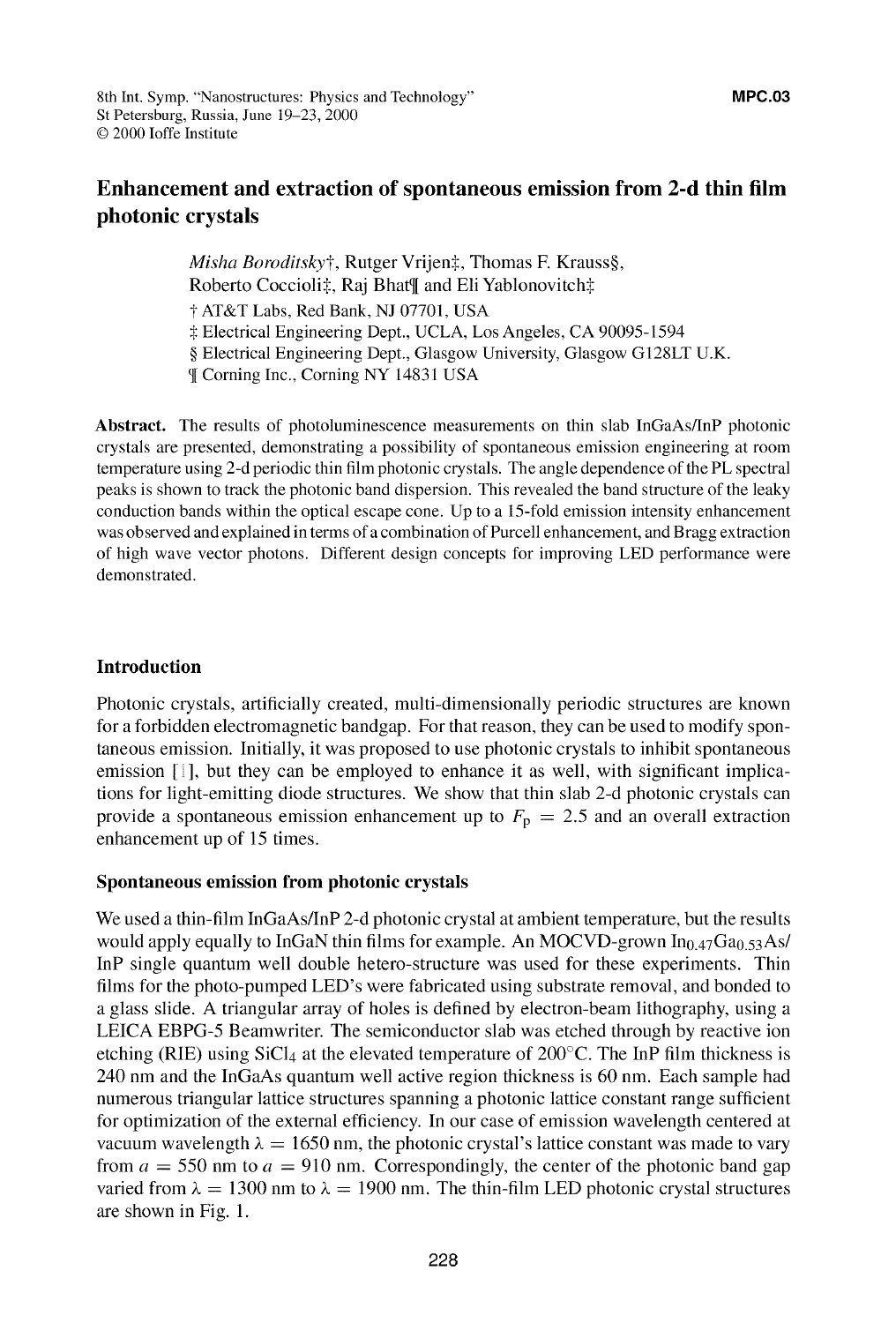

**Fig. 1.** (a) A triangular array of holes in the thin film on InGaAs/InP double hetero-structure; **(b)** Prospective view.

The LED emission was collected in a solid angle from normal up to  $45^{\circ}$  angle away from normal, in air. The calibrated photoluminescence signal versus photonic lattice spacing is shown in Fig. 2. As can be seen from the graph, the efficiency is optimized at a photonic lattice constant  $a = 900$  nm, where conduction band modes match the InGaAs emission frequency. That gives the external efficiency for that **LED** structure 48%.

The angular resolved spontaneous emission allows for measurements of the dispersion diagram of a photonic crystal's leaky conduction band modes, that is modes with frequencies lying above the light cone in the glass substrate. We used the evolution of spontaneous emission spectral peaks versus angle to study the band structure of the photonic crystal. The dispersion diagram (solid lines in Fig. **3)** is computed using the Finite Difference in Time Domain technique. Angular resolved spectra on thin film photonic crystals reveal some very sharp peaks in the spectrum compared to the reference emission linewidth of InGaAs. These are signatures of a new type of the Purcell enhancement  $[2]$ , that can be realized in the spatially extended photonic bands, without a cavity **[ 1.**

Leaky conduction band modes bring a two-fold advantage to LED's. First, **by** using them, we increase dramatically the light extraction efficiency, bringing it close to **100%.** Second, we can speed up the radiative recombination to make it more competitive with the non-radiative recombination on exposed surfaces. Increase in recombination rates drives faster device operation as well.

#### Photonic crystals **as passive outcouplers**

Leaky photonic crystal modes can also be used as a passive out-coupling mechanism. These leaky modes are in the shaded area of Fig. **3** and have measured **Q** between **30** and **100.** The periodic structure is in effect an efficient, coherent scatterer of light from the semiconductor **film.**

In other words, the proposed strategy is to separate the regions where the light is generated from those where the light is extracted. The two respective regions are the hexagonal area of unpatterned thin film for light generation, surrounded **by** a few periods of the pho-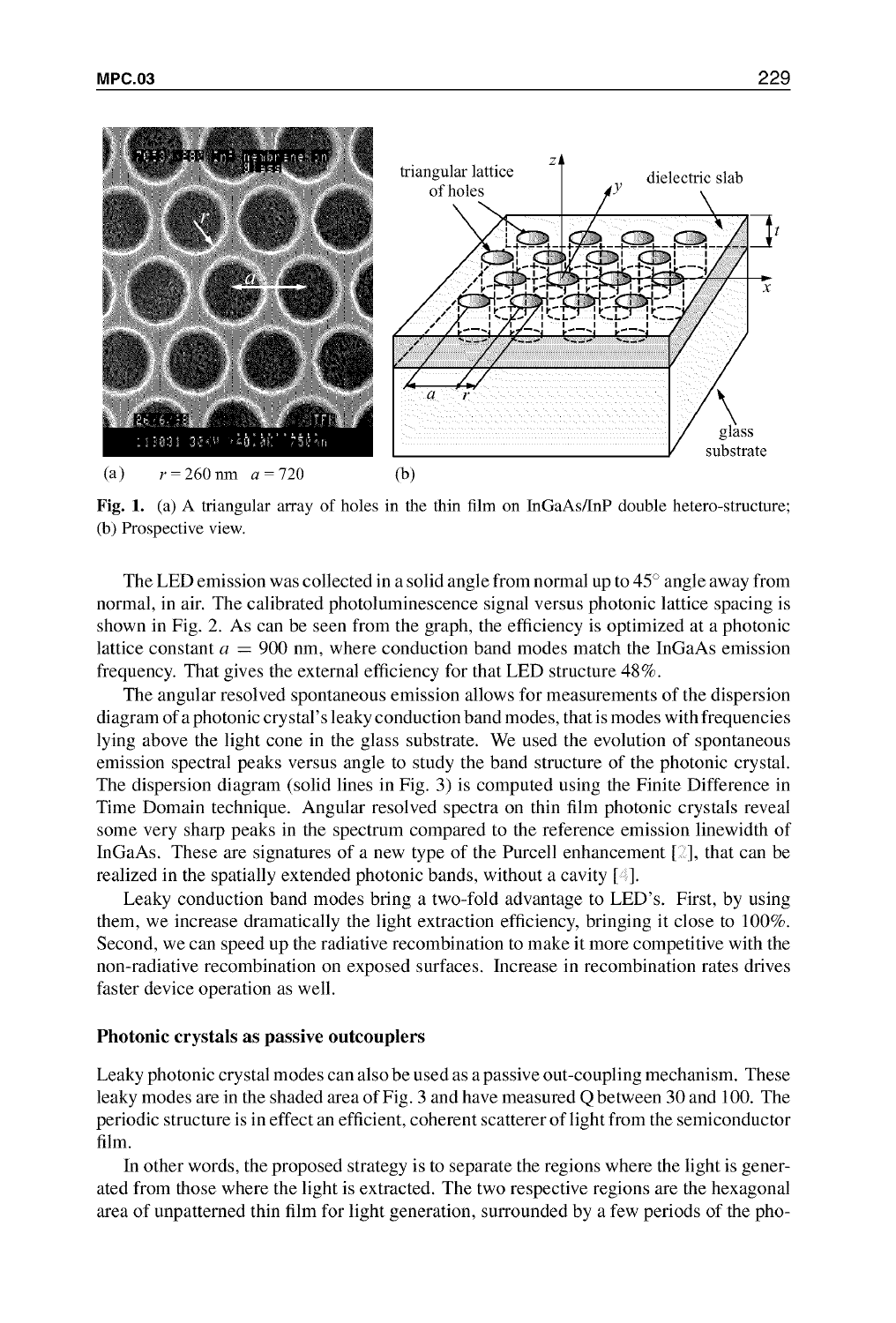

Fig. 2. Photoluminescence efficiency calibrated with respect to the reference sample, and corrected for the fractional sample absorption.



Fig. 3. Theoretical (lines) and experimental (circles) bands for the thin slab photonic crystal. The modes in the shaded area are leaky.

tonic crystal for light extraction. If the light is generated in the center region, a small  $1/2n^2$ fraction corresponding to top and bottom escape cones is emitted directly from the central part of the unpatterned hexagonal area, and the rest is trapped in the thin film waveguide. When the guided light reaches the surrounding patterned region, it scatters or reflects at the interface, or couples to the leaky modes of the photonic crystal, and then scatters into the air or into the glass substrate.

In these experiments, we measured spontaneous emission from a  $20 \mu m$  diameter unpatterned optically pumped region surrounded by a few rows of photonic crystal. The lattice spacing, a, of the photonic crystal was 600, 760 or 900 nm. According to our band structure calculations, in the  $a = 600$  nm sample, only guided TM modes overlap with the emission band. For the  $a = 760$  nm sample the spontaneous emission band overlaps with both guided TM and leaking conduction band modes of the photonic crystal. For the  $a = 900$  nm sample all spontaneous emission should couple to the leaky modes, and thus to free space.

The photoluminescence acceptance angle was 0 to  $45^{\circ}$ C in the air. The spectrum of